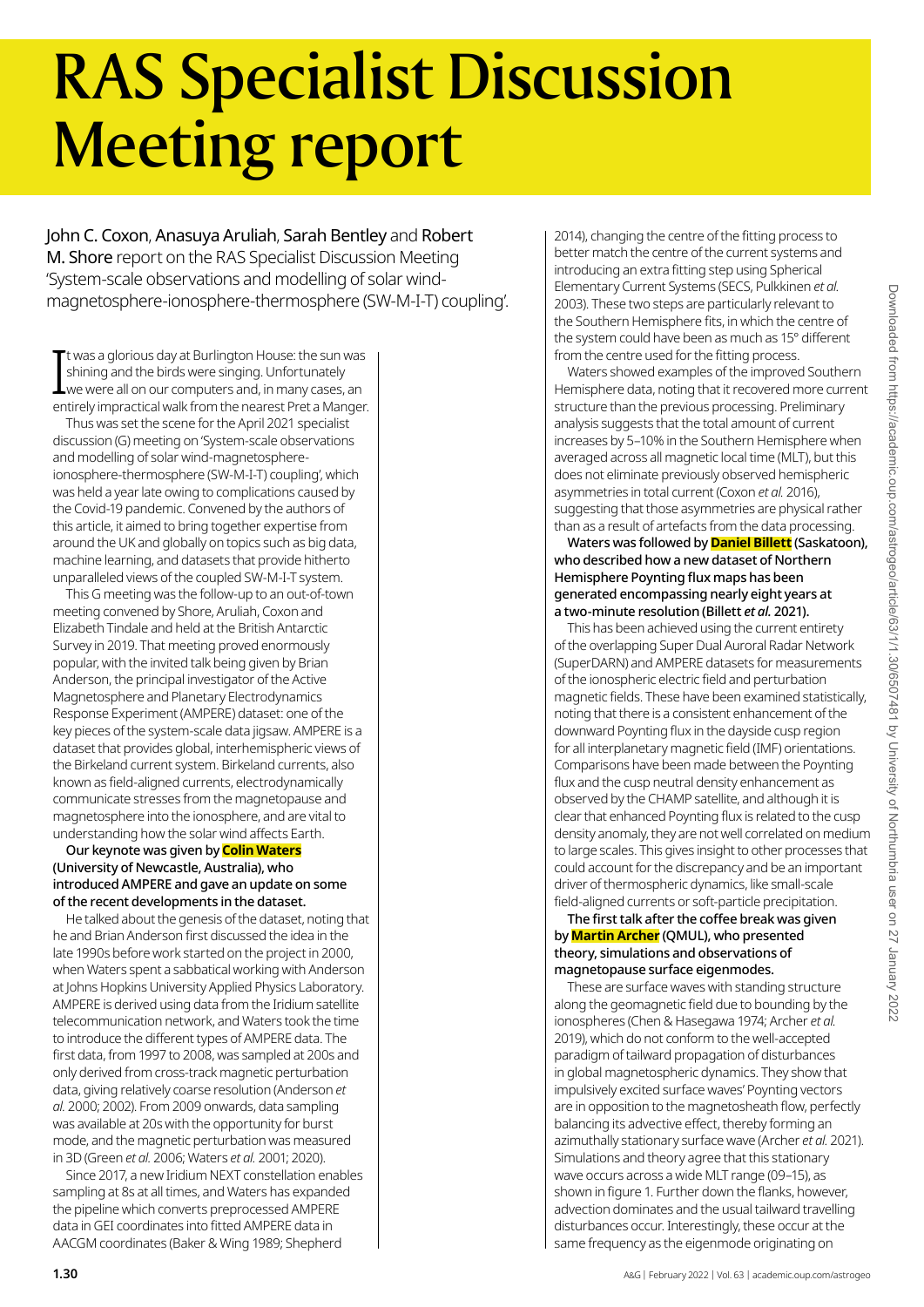the dayside, demonstrating that it seeds fluctuations that may subsequently grow via the Kelvin-Helmholtz instability, despite being at a lower frequency to the peak growth rate. This reveals that surface eigenmodes' effects are not confined merely to the dayside (standing) region, instead having global effects on the magnetosphere as its most fundamental normal mode.

Next came **Andrey Samsonov** (MSSL/UCL), who explored the ramifications of magnetopause motion on geostationary satellites as part of the response of the coupled magnetosphere-ionosphere (M-I) system to strong solar wind variations such as interplanetary coronal mass ejections (ICMEs) and stream interaction regions (SIRs).

He presented connections between extreme magnetospheric compressions and global magnetospheric disturbances, substorms, and magnetic storms. Magnetopause shape and position strongly depend on the solar wind conditions and many empirical models have been developed to describe the magnetopause position. Samsonov used an existing model to predict the magnetopause standoff distance as a function of the solar wind dynamic pressure and magnetic field from 1995 to 2018 (Lin *et al.* 2010). Hourly averaged OMNI data were used to find time intervals when the predicted magnetopause standoff distance was less than 6.62 R<sub>E</sub>. This is the distance of geosynchronous equatorial orbit (GEO) where many communication, navigation, and weather satellites are located. If the magnetopause crosses GEO, it is called a geosynchronous magnetopause crossing (GMC), and Samsonov examined 99 GMC events. He found that 74 events were associated with ICMEs, 18 events with SIRs, and 76 events with interplanetary shocks: all the GMCs were related to at least one of these solar wind sources. The GMC events were mostly followed by severe substorms and moderate or strong magnetic storms (within 24 hours). He analyzed the time lags between the GMC time and the following extremes of magnetospheric indices, showing that auroral activity rapidly increases after the extreme magnetospheric compression, while the maximum of ring current amplification occurs only several hours later.

New ways to approach data given that we are now in a 'data-rich' era was the subject of talk by **Sandra Chapman** (Warwick).

Networks can be used to characterize (many) multipoint, non-uniformly spatially distributed observations. To form the network they constructed a time-varying cross-correlation matrix, then thresholded it using the best suitable method: in this case, Haar wavelet cross-correlation. Ground-based magnetometer observations of large storms were used to drive a model for the geomagnetically-induced current (GIC) response in the UK National Grid (figure 2). They found intermittent, long-range connections: communities of supernodes where members tend to all be connected to each other. The spatial pattern did not simply follow the wavelet power (i.e. dB/dt), nor the physical connectivity of the grid. This approach can potentially characterize which parts of the grid respond coherently to a geomagnetic storm. This work provides an initial proof of concept and there is considerable scope for quantitative analysis across multiple events.

## The meeting was introduced to the Solar wind Magnetosphere Ionosphere Link Explorer (SMILE) spacecraft by **Graziella Branduardi-Raymont** (MSSL/UCL) .

Charge exchange soft X-ray emission has been found to be produced in the interaction of solar



wind high-charge ions with neutrals in the Earth's exosphere; this has led to the realization that imaging this emission will provide us with a global and novel way to study solar-terrestrial interactions. In particular, X-ray imaging will enable us to establish the location of the magnetopause. Variations of the magnetopause standoff distance indicate global magnetospheric compressions and expansions, both in response to solar wind variations and internal magnetospheric processes.

Such soft X-ray imaging is one of the main objectives of SMILE, a joint space mission by ESA and the Chinese Academy of Sciences, which is under development and is due for launch in 2024. From a highly elliptical polar orbit, simultaneously with the X-ray imaging, SMILE will provide continuous monitoring of the northern auroral oval in the UV, and *in situ* plasma and magnetic field measurements, in a new and global approach to studying the coupling of the solar wind with the terrestrial magnetosphere and ionosphere. Simulations of the soft X-ray images expected from SMILE were presented at the RAS Specialist Discussion Meeting. Figure 3 is an example of an ICME event that hit the Earth in 2012.

**Steve Milan** (Leicester) talked about the horsecollar auroral (HCA) configuration, in which the usually circular dim region enclosed within the auroral oval becomes teardrop-shaped.

It was discovered when cameras were first launched into space in the 1980s, and occurs during the quiet geomagnetic conditions that arise when the IMF is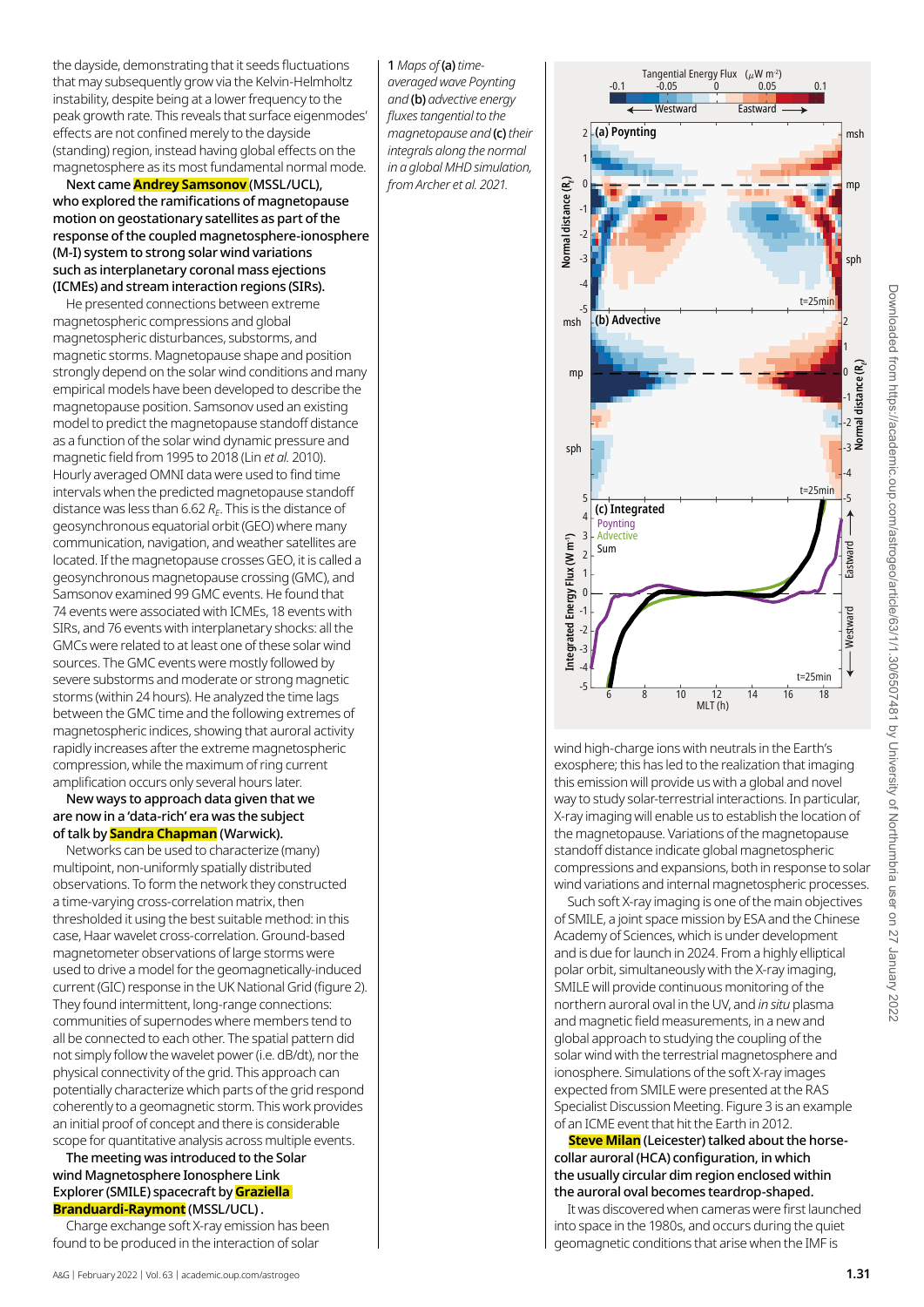2 *Snapshots of the network calculated from wavelet cross-correlation of the GICs at 398 grounded nodes measured across the UK from 29–31 October 2003. From top to bottom each row of plots corresponds to the times: 06:13, 14:25, 21:23 and 00:23 UT. These network configurations are rapidly changing and only persist for a few minutes. Grid nodes are plotted with the network connections between them for which the cross correlation exceeds 0.95 (left), 0.99 (centre) and 0.995 (right). Colour indicates the estimated rate of change of a wavelet. The size of the circles indicates the local degree (number of network connections) of each node. The legend plots the circle size for the 10th, 50th and 90th quantiles of the local degree distribution and black circles overplot nodes with degree exceeding the 90th quantile, where these quantiles are taken over the full duration of the storm.*

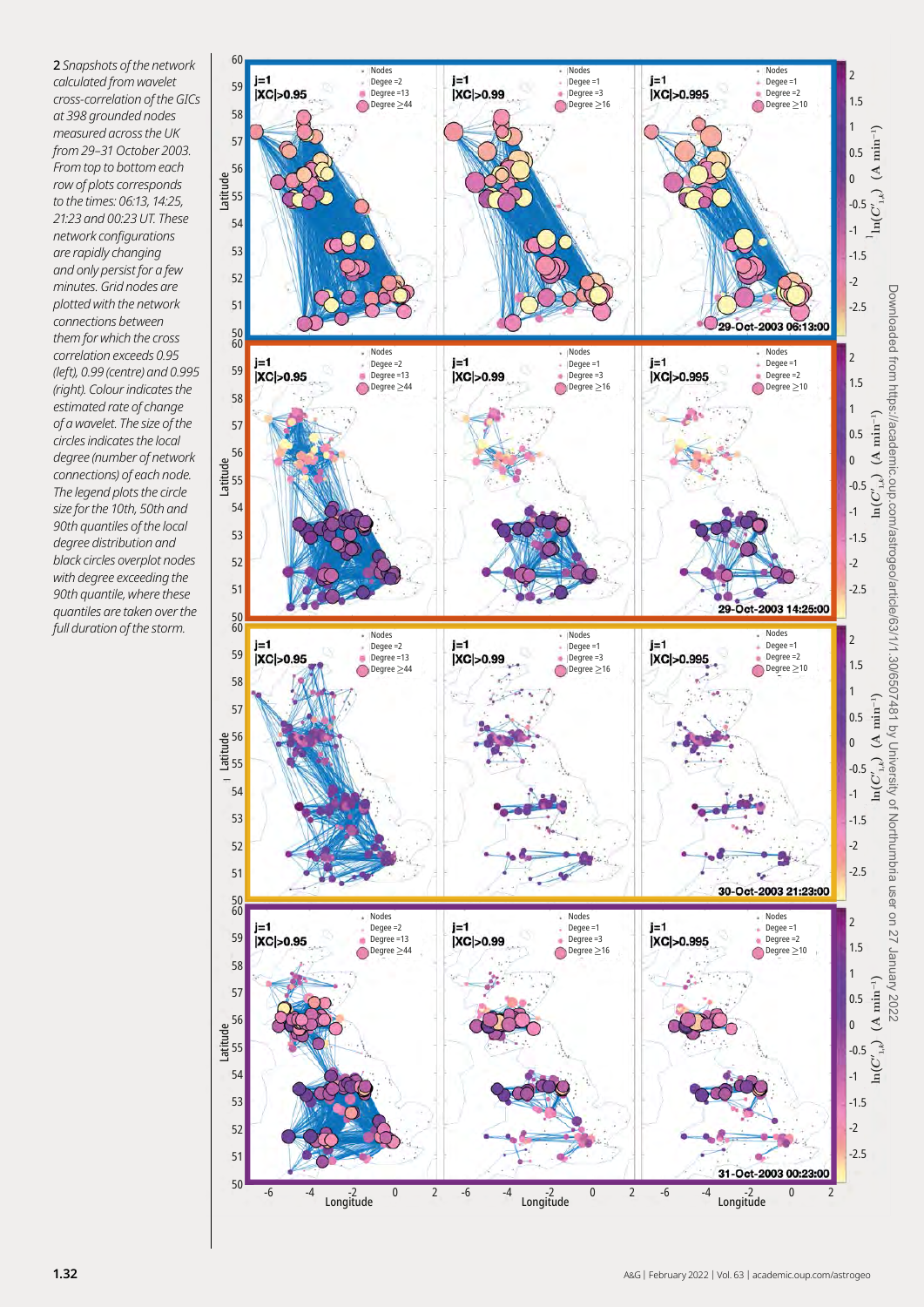#### SXI simulation run

 $N_{SW}: 12.15 \text{cm}^{-3} \text{ V}_{SW}: 400.00 \text{km s}^{-1} \text{ Flux}: 4.90 \text{e}+008 \text{ cm}^{-2} \text{ s}^{-1}$ Bx: 0.00nT By: 0.00nT Bz: 5.00 nT



MHD Simulation SXI CX Counts: 600 s गग  $80$ 60 Cts per 1.0 x 1.0 deg pixel Cts per 1.0 x 1.0 deg pixel 40  $20$  $\boldsymbol{0}$ 

directed strongly northwards. It has been speculated for many years that HCA is caused by dual-lobe reconnection, when the IMF becomes simultaneously linked to both the northern and southern portions of the terrestrial magnetic field; if this is correct it could be a very efficient method of entraining dense solar wind plasma within the magnetosphere, significantly increasing its plasma density, which would be consistent with the observation of a 'low-latitude boundary layer' and 'cold, dense plasma sheet' observed within the magnetosphere during extended periods of northwards IMF. Milan provided a conceptual model of the expected ionospheric flow patterns and auroral evolution following a northwards turning of the IMF and demonstrated that these are consistent with observations from spacecraft of the Defense Meteorological Satellite Program (DMSP). These observations were supplemented by ionospheric flow measurements from SuperDARN and field-aligned current measurements from AMPERE, which are also consistent with the model predictions. Despite geomagnetic activity being low, these periods corresponded to a significant rearrangement of the structure of the magnetosphere. Milan's findings suggest that the evolution of horse-collar auroras should be linked to the location of trapped plasma within the magnetosphere, which in future will be tested with simultaneous *in situ* particle measurements. The occurrence of HCAs could herald periods when the magnetospheric plasma density is high, which can affect subsequent geomagnetic activity. Milan also speculated that if dual-lobe reconnection proceeds for long enough, the magnetosphere can become entirely closed, that is, no longer interlinked with the IMF.

**Lauren Orr** reported results from the Space Weather Instrumentation, Measurement, Modelling and Risk: Thermosphere (SWIMMR-T) programme, which aims to improve the UK's ability to forecast the thermosphere.

Thermospheric forecasts are made possible by the Advanced Ensemble electron density [Ne] Assimilation System (AENeAS), which is an assimilative model. It currently uses the Hairston & Heelis (1990) and Weimer (2005, hereafter W05) empirical electric field

3 *X-ray emissivity map on the left, expected count map from the SMILE Soft X-ray Imager on the right; white lines, marking maximum emissivity profiles, and black lines, polynomial fits to them, give an indication of the location of the magnetopause*

climatology models but it is possible more recent models, such as the Thomas & Shepherd (2018, hereafter TS18) model will improve functionality. Orr presented a quantitative comparison of the electric field models, exploring methods of standardizing the model input parameters to allow for fair comparison; in particular representing the transpolar voltage in terms of solar wind and IMF conditions. Orr detailed the differences and similarities in the convection maps produced by each model for a time interval during the 7 September 2017 storm. The time series of the transpolar voltage during the storm showed the TS18 model to have a much lower peak value than the W05 model, while estimates from relationships with solar wind and IMF conditions were often twice that of W05. Further work will include comparison with the TIme-variable Ionospheric Electric Field (TIVIE) model, an Empirical Orthogonal Function (EOF) model and the SuperDARN Map Potential model.

**Joe Borovsky** looked at a system-science approach to studying solar wind-magnetosphere coupling, which they have been working on with **Mick Denton**.

Borovsky and Denton have developed a methodology to reduce a state-vector description of the time-dependent driven magnetospheric system (which accounts for multiple types of activity in the system) to a composite scalar picture description of the activity in the system. The technique uses canonical correlation analysis (vector-vector correlations) to reduce the multidimensional time-dependent solar-wind state vector and the multidimensional time-dependent magnetospheric-system state vector to time-dependent driver and system and scalars, with the scalar describing the global response of the magnetospheric system to the solar wind. This description that is a reduction from the state vectors has advantages: low noise, high prediction efficiency, linearity in the described system response to the driver, and compactness. The scalar description of the magnetosphere also has robustness with respect to: (a) storm-versus-quiet intervals; (b) solar maximum versus solar minimum; and (c) the various types of solar-wind plasma. They are in the process of developing a single system-wide index for community use to gauge magnetospheric activity.